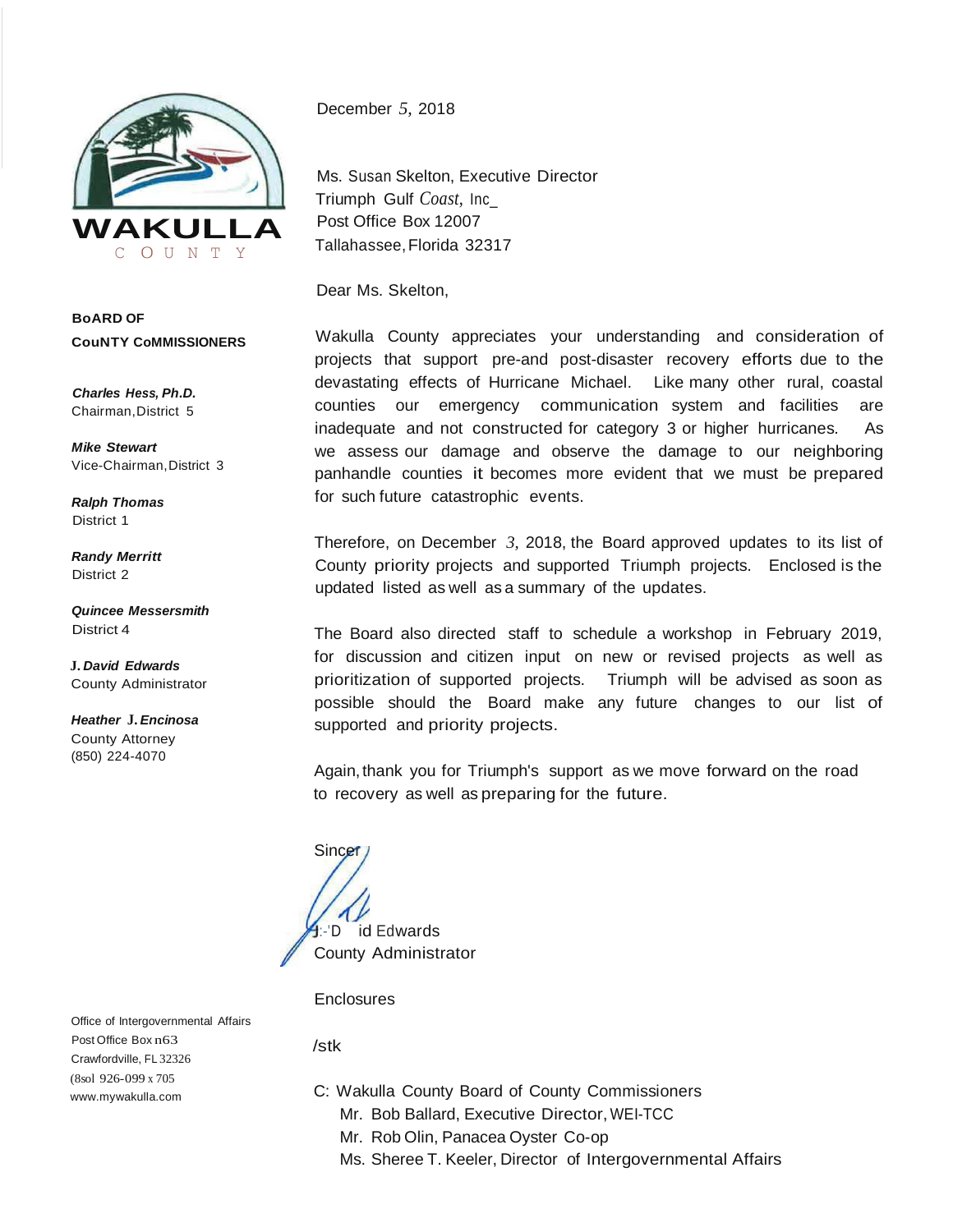## SUMMARY OF DECEMBER 3, 2018 UPDATES TO WAKULLA COUNTY'S LIST OF SUPPORT TRIUMPH GULF COAST,INC.PROJECTS

| Updated Top Three County Projects                                                   |                     |                                                                                                                                                                     |  |  |  |
|-------------------------------------------------------------------------------------|---------------------|---------------------------------------------------------------------------------------------------------------------------------------------------------------------|--|--|--|
| Priority and Project Title                                                          | Applicant           | <b>Status</b>                                                                                                                                                       |  |  |  |
| #1 First Responder                                                                  | Wakulla County      | Pre-application was approved, and staff                                                                                                                             |  |  |  |
| <b>Communication System</b>                                                         |                     | are developing final application.                                                                                                                                   |  |  |  |
| #Z New County library                                                               | Wakulla County      | Pre-application was approved, and staff<br>are developing final application. Project<br>scope is being expanded to construct<br>library as a Disaster Risk Shelter. |  |  |  |
| #3 Wakulla County Learning                                                          | Wakulla County      | The application was submitted, and                                                                                                                                  |  |  |  |
| Center                                                                              | <b>School Board</b> | discussions are ongoing between WCSB<br>and Triumph staff regarding application<br>revisions.                                                                       |  |  |  |
| Projects Removed and Reason:                                                        |                     |                                                                                                                                                                     |  |  |  |
| Project Title                                                                       | Applicant           | <b>Status</b>                                                                                                                                                       |  |  |  |
| Wakulla Career and                                                                  | Wakulla County      | Removed from list of Supported Project                                                                                                                              |  |  |  |
| <b>Technical Education Center</b>                                                   | <b>School Board</b> | due to Triumph approved funding                                                                                                                                     |  |  |  |
| (was County Priority #1)                                                            |                     | agreement executed, and project is                                                                                                                                  |  |  |  |
|                                                                                     |                     | underway.                                                                                                                                                           |  |  |  |
| ADA Compliant Kayak/Canoe<br>Launch St. Marks City Park<br>(was County Priority #5) | City of St. Marks   | Application was not approved.                                                                                                                                       |  |  |  |
| St. Marks Board Walk                                                                | City of St. Marks   | Application was not approved.                                                                                                                                       |  |  |  |
| Marine Manufacturing<br><b>Training Center</b>                                      | <b>WEI-TCC</b>      | Project was withdrawn and new refined<br>applications submitted.                                                                                                    |  |  |  |

| <b>Supported Projects Added</b>                                                                                                                                    |                                     |                                                                           |
|--------------------------------------------------------------------------------------------------------------------------------------------------------------------|-------------------------------------|---------------------------------------------------------------------------|
| Project Title                                                                                                                                                      | Applicant                           | Status                                                                    |
| WEI Ocean Shellfish Nursery /<br>Hatchery and Processing Facility                                                                                                  | <b>WEI-TCC</b>                      | Board supported and County list of<br>supported Triumph Projects updated. |
| WEI Environmental and Technical<br><b>Training Center</b><br>Electric and Communication<br>Utilities Training<br>Oyster Boat, Composite, and<br>Mechanics Training | WEI-TCC                             | Board supported and County list of<br>supported Triumph Projects updated. |
| Unmanned Vehicle Systems<br>$\bullet$<br>(aka Drones) Training<br>Dedicated Program to Expand<br>Oyster Ranching in Wakulla<br>County and Resurrect Aquaculture    | Panacea Oyster<br>Co-op Corporation | Board supported and County list of<br>supported Triumph Projects updated. |
| in Apalachee Bay                                                                                                                                                   |                                     |                                                                           |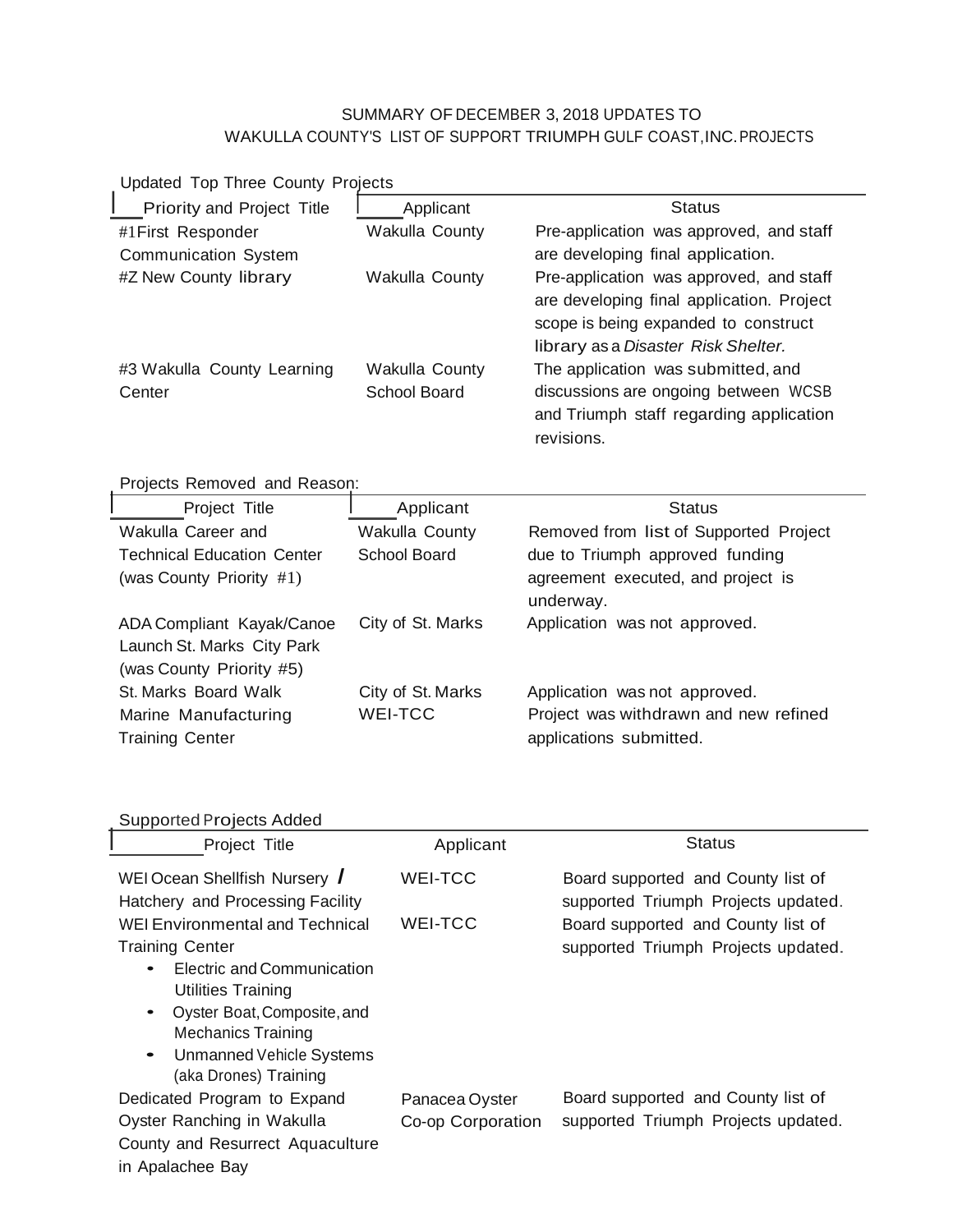## WAKULLA COUNTY LIST OF SUPPORTED PROJECTS FOR TRIUMPH GULF COAST,INC. FUNDING Revised on December 3,2018,*(Original Submitted on November 6, 2017, Updated on January 8, 2018)*

| Organization         | ProjectTffle/BriefDescrip&on                                                                                                                                                                                      | Est        | <b>Board</b> |
|----------------------|-------------------------------------------------------------------------------------------------------------------------------------------------------------------------------------------------------------------|------------|--------------|
|                      |                                                                                                                                                                                                                   | Project    | Priority     |
|                      |                                                                                                                                                                                                                   | Cost       |              |
| Wakulla County Board | First Responder Communication System: Replace existing aging and unrepairable first responder                                                                                                                     | \$2 M      |              |
| of County            | communication system with one that can communicate with all federal, state and local first responder                                                                                                              |            |              |
| Commissioners        | agencies as well as extending the range of communication within the County, i.e., national/state forest,                                                                                                          |            |              |
|                      | metal building, etc. Our County is working with other 7-counties for potential regional project- with                                                                                                             |            |              |
|                      | each County submitting their own application. (Updated to Priority #112-3-2018)                                                                                                                                   |            |              |
|                      | New Library: Construct a new, larger more centrally located library at the community center to meet the                                                                                                           | \$3.5 M    | #2           |
|                      | growing demands for new programs and provide space for participation at current and new events. The                                                                                                               |            |              |
|                      | existing library will be repurposed and used for a much-needed Fire/EMS station in the Medart area,                                                                                                               |            |              |
|                      | south of Crawfordville. A new library also has the potential to provide virtual classes not provided                                                                                                              |            |              |
|                      | elsewhere in the County and could target underprivileged populations needing workforce skills. The                                                                                                                |            |              |
|                      | County owns the property. Funds are needed for design, permitting, construction and furnishings. The                                                                                                              |            |              |
|                      | Library will be designed and constructed to serve as a category 4 Risk Shelter (Pre-Disaster). (Revised and                                                                                                       |            |              |
|                      | updated to Priority #2 12-3-2018)                                                                                                                                                                                 | \$2.0 M    |              |
|                      | Medart Rec Park Improvements: Improve the parking lot, restroom and concession facilities, and sports                                                                                                             |            |              |
|                      | fields of Wakulla County's only recreation park for organized outdoor youth and adult sports. The County                                                                                                          |            |              |
|                      | owns the Park. Funds are needed for any design, permitting and construction.                                                                                                                                      | \$2.5 M    |              |
|                      | Realignment of County Road 61/Shell Point: The County has only two north-south bound highways from                                                                                                                |            |              |
|                      | Capital Circle (Leon County) to US 98 (Wakulla County): US 319 is on the eastern side of the County and<br>US 27 is on the western side. High traffic on both of these highways is attributed mainly to travelers |            |              |
|                      | working in Tallahassee and living in Wakulla. Internal arterial roads off of these highways leading to                                                                                                            |            |              |
|                      | residential areas become clogged at peak times creating extremely hazardous conditions. Additionally,                                                                                                             |            |              |
|                      | these highways provide the only access to Wakulla's coast, rivers, forest, etc. creating heavy traffic                                                                                                            |            |              |
|                      | conditions on weekends and holidays. This proposed realignment would provide a north-south bound                                                                                                                  |            |              |
|                      | County Road centrally located in Wakulla County and would ease congestion and increase safety                                                                                                                     |            |              |
|                      | conditions. Funds are needed for design, permitting and construction.                                                                                                                                             |            |              |
|                      | Camp Indian Springs Campground Partnership: This project proposes a partnership with Department of                                                                                                                | <b>TBD</b> |              |
|                      | Environment Protection (DEP), in the event they purchase the Camp Indian Springs Property. The County                                                                                                             |            |              |
|                      | proposes seeking funds for the improvement of existing buildings on the Camp Indian Springs                                                                                                                       |            |              |
|                      | Campground property and the design, permitting and construction of a RV/Tent camp ground.                                                                                                                         |            |              |
|                      | New Rec Park-US 319: The County is in need of land to design, permit and construct a larger outdoor                                                                                                               | \$20 M     |              |
|                      | multi-use recreational Park on the north side of the County. This park has the potential to serve the                                                                                                             |            |              |
|                      | region for youth and adult outdoor sports, i.e., softball tournaments, soccer tournaments, etc.<br>Funds are                                                                                                      |            |              |
|                      | needed for land acquisition, planning, design, construction and furnishings.                                                                                                                                      |            |              |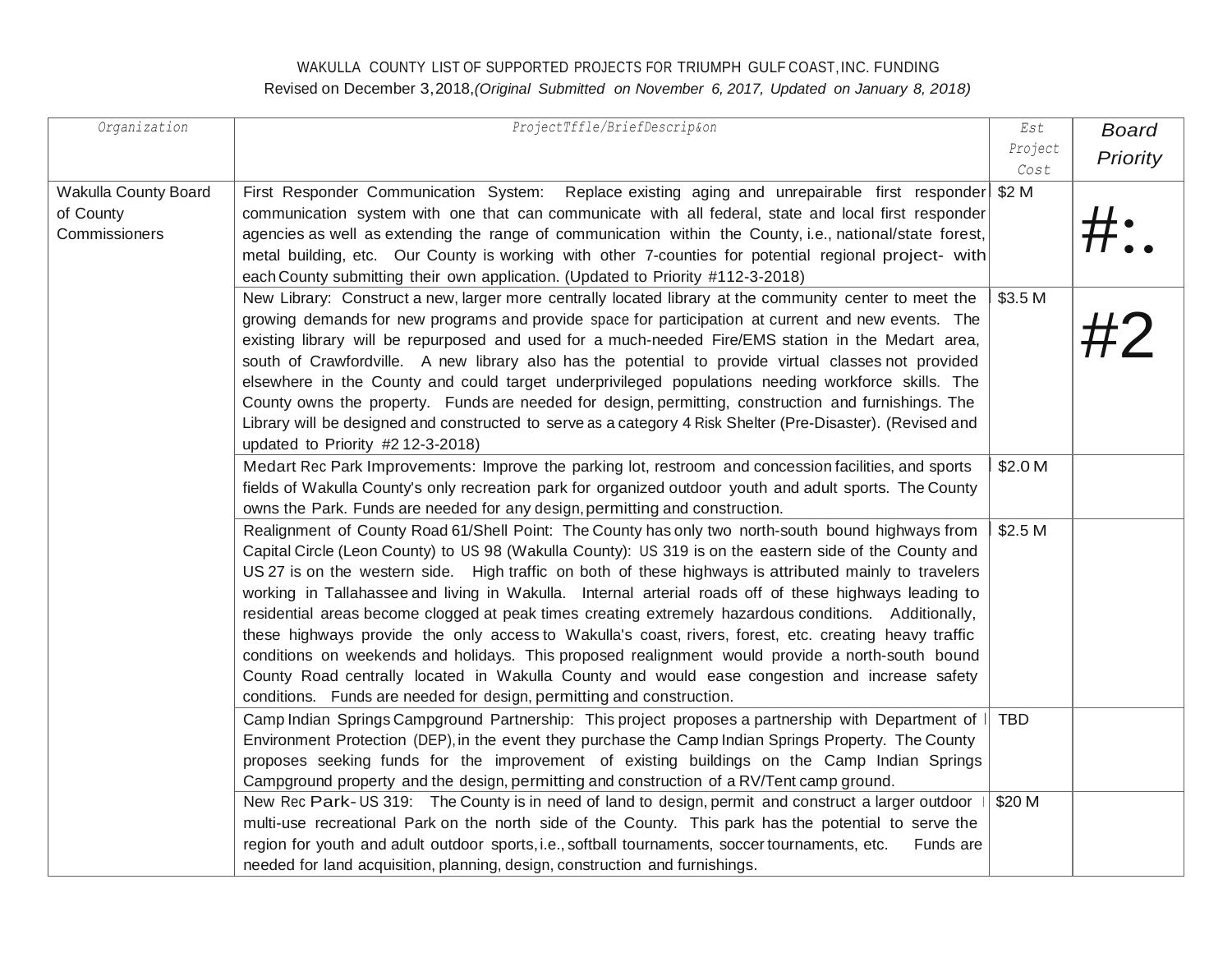## WAKULLA COUNTY LIST OF SUPPORTED PROJECTS FOR TRIUMPH GULF COAST, INC. FUNDING Revised on December 3,2018, (Original Submitted on November 6, 2017, Updated on January 8, 2018)

| Wakulla County School<br>Board                | 'A'akwlla Career and Ted! Ini£al dweation Center: This f3Foject wol: Ild provide training and job skills fur the \$5.7 M<br>non degree seeking st1::1dent for emerging or high demand jobs. WCSB owns ti:Je prof)erty and -viii staff<br>the center once constructed. Fl:lnds are re:tuested fur design, f)errnitting, constFl::lction and f: rnishings.<br>(Removed from List 12-3-2018)                                                                                                                                                                                                                                                             |          | <b>FUNDEDED</b>  |
|-----------------------------------------------|-------------------------------------------------------------------------------------------------------------------------------------------------------------------------------------------------------------------------------------------------------------------------------------------------------------------------------------------------------------------------------------------------------------------------------------------------------------------------------------------------------------------------------------------------------------------------------------------------------------------------------------------------------|----------|------------------|
|                                               | Wakulla County Learning Center: This project proposes a partnership with TCC for a campus in Wakulla \$3.4 M<br>County where students and adults may pursue an AA degree. WCSB owns the property and will staff the<br>center once constructed in partnership with TCC. Funds are requested for design, permitting,<br>construction and furnishings. (Updated 12-3-2018, changed from Priority #2 to Priority #3)                                                                                                                                                                                                                                     |          |                  |
| City of St. Marks,                            | ADA CoFRpliant Kayak/Canoe bawnel: I: To fIFO\'ide kayak/canoe access to the Wak1:1lla River via the City<br>Park. Increase recreational Of:Jf:lOrtl:lnities and enhanced visitor e> <f')erience. also="" canoe<br="" e="" kayak="" relie="" will="">la1:1nching at the St. Marks Boat Rarnf'). The City of St. Marks O'lHIS ti:Je f:lrof)erty. Funds are reE]uested for<br/>aesign 13ermitting and construction (Removed from List 12-3-2018)</f')erience.>                                                                                                                                                                                          |          | Denied           |
|                                               | St. Marks WWTP – Conversion of Grinders to Gravity Sewer: First a feasibility study (i.e., preliminary<br>engineer report) will need to be conducted to determine if conversion is feasibly and probable cost.<br>Funds are needed for feasibility study/preliminary engineering report.                                                                                                                                                                                                                                                                                                                                                              | \$350 K  |                  |
|                                               | St. Marks liloard Walk: Constri: Ict a boardwalk that will connect to the termin1:1s of the St. Marks Bike Trail<br>and fJro-;ide an off road m1:1lti 1:1se pedestrian to the Fort, St. Marks Board Ramp, and sack to the St.<br>Marks Bike Trail terminus.  TI:le City of St. Marks own the property and ti:Je project is Elesigne f an E1<br>permitted Funds are reFII lested for construction (Removed from List 12-3-2018)                                                                                                                                                                                                                        |          | Denied           |
| Wakulla Commercial<br>Fishermen's Assoc, Inc. | A Partnership Reviving Apalachee Bay Oyster Reefs: Shoreline restoration on oyster reefs to enhance<br>commercial and recreational fishing; provide tidal, storm surge and coastal erosion protection, improve<br>water quality; strengthen economy, social and environmental capital. Funds are requested for all stages<br>of the project.                                                                                                                                                                                                                                                                                                          | \$2.6 M  |                  |
| Wakulla Environmental<br>Institute            | Ma ine Manwfartwring Training Center: A state of th<br>ai:lE:llton: m, conference center, man: fact: ring center e -rt rn: ltl p: rpose facility that will f: nction as an<br>f:IFOce_ss ng local GI:IIf Coast seafood j3rod : cts    \A/f:I '. .rster see€1 hatchery an€1 commercial kitchen for<br>permitting, constr: ction and f: misi:Jings Tt.I :: 0. ns the proj3erty E: nEis are needed for design, permitting, constr: ction and f: misi:Jings Tt.I :: 0. a es 1mate€ 13roject cost IS\$2.7 M, seeking \$15M Triumj3h<br>:fi:: IMs. (Removed from List 12-3-2018)                                                                            | $S-13-M$ | <b>WITHDRAWN</b> |
|                                               | WEI Ocean Shellfish Nursery <b>/</b> Hatchery and Processing Facility that would provide the seed and<br>education to entrepreneurs on how to grow shell fish crops, and provide the basis for safe, fresh shellfish<br>processing to ensure the best product in available to customers worldwide. According to the WEI project<br>summary there is no other facility of this kind available in Florida at an educational institution. Through<br>planned partnerships, this program would offer an unparalleled ability to seed hundreds of<br>entrepreneurs' operations and process them using revolutionary pasteurization technology. Funds would | \$13.5 M |                  |